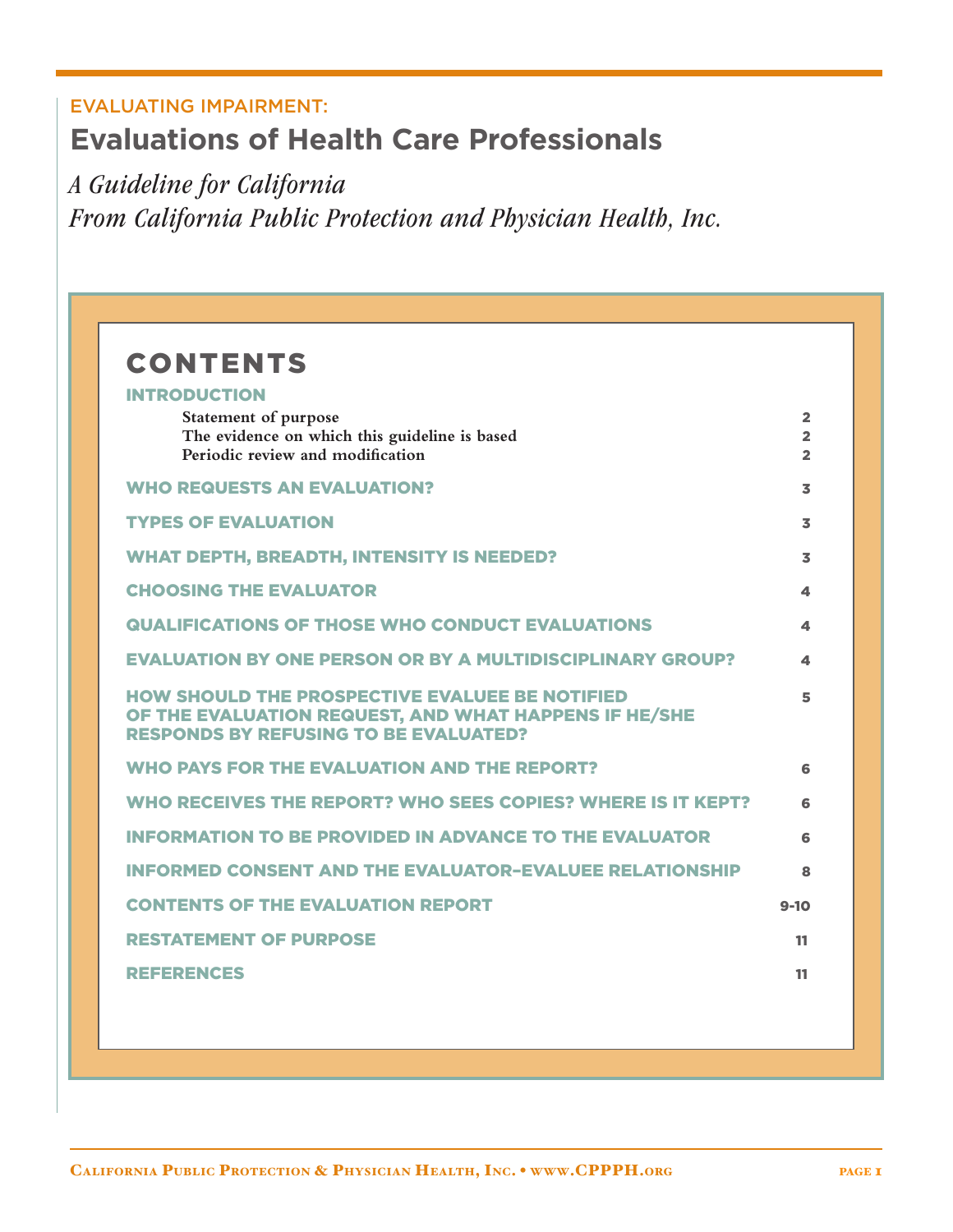#### INTRODUCTION

#### **Statement of purpose**

This document is intended to assist physician health committees and all those in medical staffs, medical groups and other settings who have responsibility for decisions related to a physician's health and well-being as they relate to the physician's ability to practice medicine safely. It contains information presented as a guide and does not replace the judgment of the clinician applied to individual circumstances.

 Health care personnel constitute a special population vis-à-vis licensing and privileging issues related to personal health that may impact their ability to practice medicine safely. At stake are protection of the public and the public trust as well as the protection of the health and career of the physician.

 Evaluations provide the information upon which decisions about health, appropriate treatment, monitoring requirements, licensing and privileging are based. Such evaluations should address all the issues at stake in a coordinated way to meet the needs of the various parties--the person being evaluated (the evaluee), those guiding whatever treatment or other interventions are indicated, those responsible for licensing, credentialing and privileging, and perhaps others.

 Those who request an evaluation (the requesting entity) should be able to provide a standard compendium of information and expectations to the evaluator or evaluating program in advance and a list with contact information for important collateral historians. Those who conduct evaluations should have specific qualifications. The report of the evaluation itself should contain standard and sufficient information to support the necessary decisions. This guideline describes these elements in detail. Everything described may not be needed for every evaluation. The information in this document is designed to assist in determining what is indicated for a particular situation.

#### **The evidence on which this guideline is based**

In accordance with a rating system for levels of evidence used by *American Family Physician,* the journal of the American Academy of Family Physicians, the statements or recommendations in this guideline are designated as Level C when ranking the evidence on which they are based; they are based on consensus of expert opinion.

 During the preparation of this guideline by the California Society of Addiction Medicine Clinical Advisory Task Force on Physician Health, review and comments were requested from all interested parties, including nationally recognized experts in the evaluation of health care professionals. The final draft was prepared after every comment was considered and changes were made to the document to incorporate the comments adopted by the Task Force.

#### **Periodic review and modification**

These guidelines will be subject to periodic review and revision to incorporate new developments. If the document is revised, it will be circulated for comment again and published with a new date.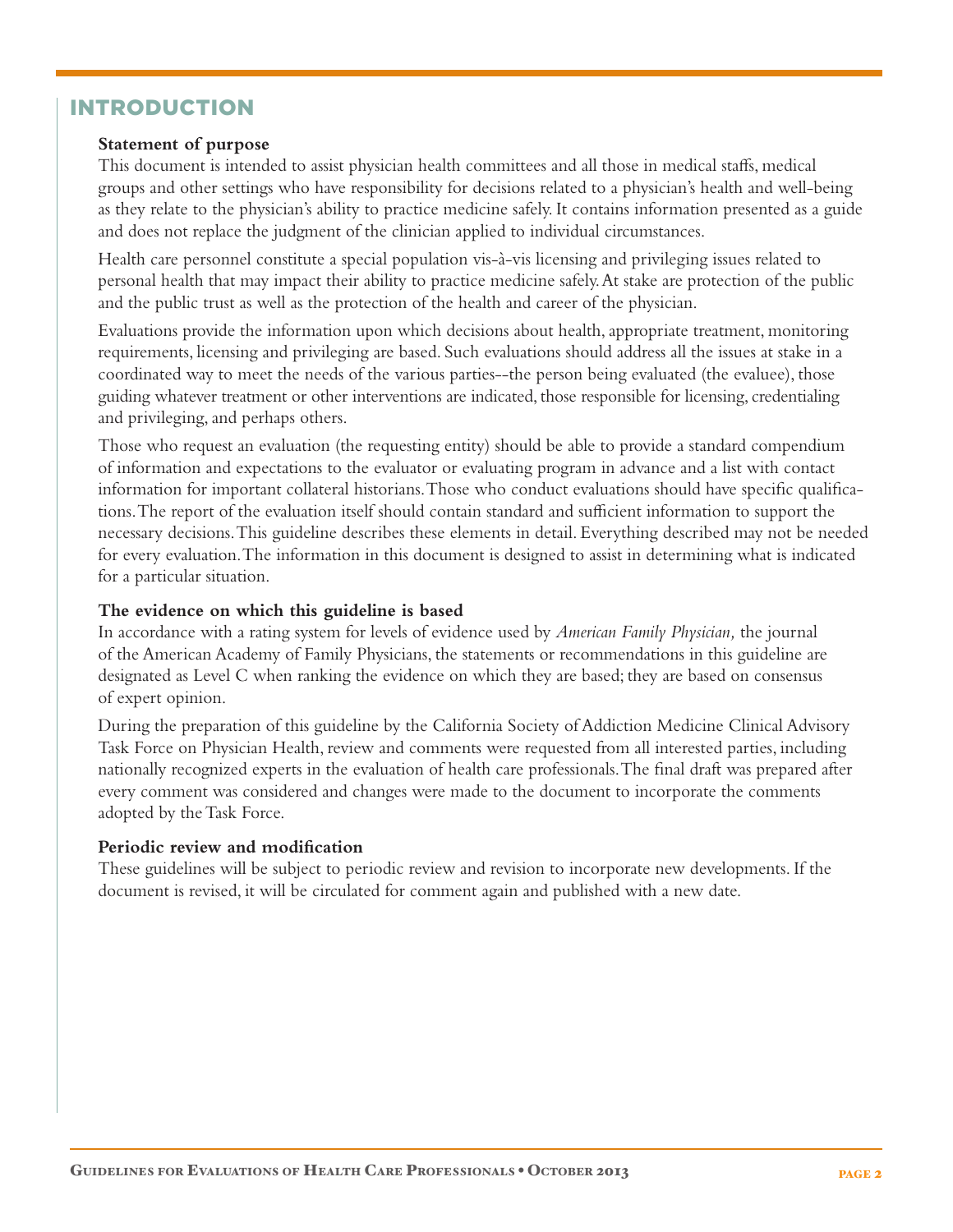#### WHO REQUESTS AN EVALUATION?

 The evaluations discussed in this guideline are ones used to support the decisions and actions of the committees and persons with the responsibility for patient safety and quality of care. The evaluations are used to determine diagnoses, assess severity, identify appropriate clinical interventions, assess patient safety, and/or determine what steps will protect public safety, personal health and career. Such an evaluation typically is requested by the physician health committee. Depending upon the circumstances, the requesting entity might be an individual such as the Chief of Staff, or another committee such as the Medical Executive Committee (MEC) that will be responsible for any practice restrictions or other remedial actions.

#### TYPES OF EVALUATION

 The medical condition of the evaluee, the purpose of the evaluation, and the intended use of the report will determine the type of evaluation.

 Initial evaluations are most commonly health evaluations to determine if a diagnosis or condition exists, and, if so, to assess severity, recommend appropriate treatment and specify appropriate restrictions of practice. Evaluations are required when the committee has decided that the information from an evaluation is necessary to its determinations related to the evaluee's ability to deliver safe patient care.

 A subsequent evaluation to assess progress toward treatment goals, to determine compliance with treatment/ monitoring requirements, and/or to assess readiness to resume patient care responsibilities will weigh different elements, include additional components and assess if return to work is appropriate. Recommendations from such an evaluation may include terms and conditions that should be imposed for return to practice.

 A competency evaluation to measure the fund of knowledge and appropriateness of clinical skills, should questions arise, will include different measures. When a specific diagnosis is not present and fitness for duty requires measurement of different areas of cognition and function, neuropsychological evaluation is needed.

 It is not unusual for situations to require some combination and overlap among these different purposes, or to require more than one evaluation.

#### WHAT DEPTH, BREADTH, INTENSITY IS NEEDED?

 Evaluations of health care professionals range from more simple to more complex. Some are completed with one evaluator who has gathered and reviewed necessary information and has interviewed others for the purpose of confirming information with collateral sources and/or learning their concerns. Some are conducted over a period of three to five days (or spread out over a longer period), sometimes in an inpatient setting, with examinations, observations and information coming from three or more evaluators.

 It is important to note that the evaluation process is a unique opportunity that should not be squandered. If inadequate evaluation is conducted and an important diagnosis is missed or wrong diagnosis is made, it is difficult to undo. It is therefore not desirable to take the approach "start with the most simple evaluation and proceed to a more complex evaluation." It is important to select the most appropriate evaluation from the start.

 It is not always clear to the requesting entity what depth, breadth and complexity are required to meet the needs of the evaluee and the situation. A screening evaluation may be required to make that determination.

 If this is the case, the screening evaluator should be informed that he/she is not being asked to conduct the evaluation but rather to make recommendations regarding the type and depth of the evaluation that should be conducted.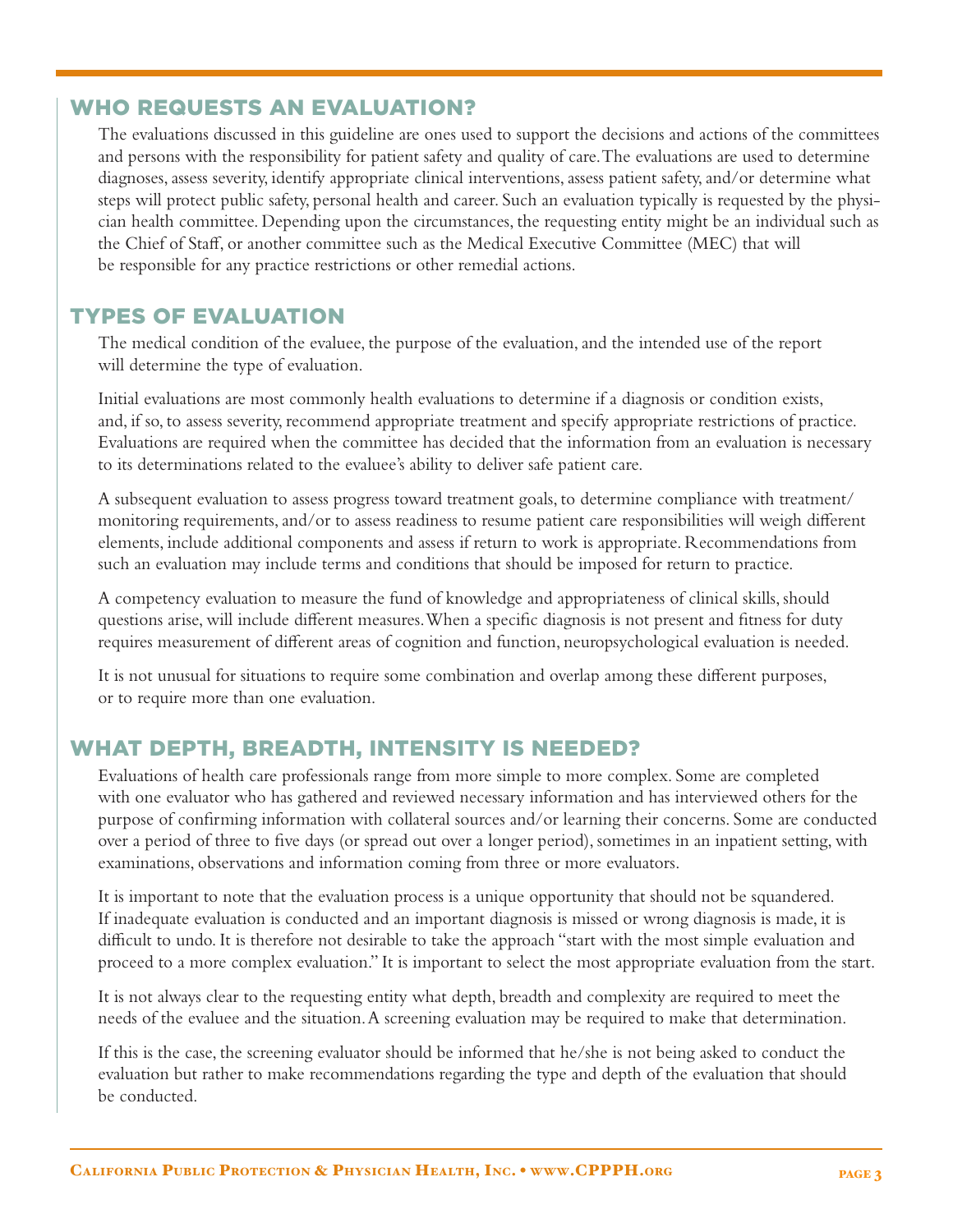Before the decision is made to require an evaluation, the requesting entity should determine, to the extent possible, what information is needed and what assessments should be included--addiction medicine, psychiatric, psychological, neuropsychiatric, neurological, neuropsychological, general and/or specialty medical examination.

 Of course, as the evaluation proceeds, facts may emerge that call for further assessment. For example, further assessment may be indicated by information from collateral sources or from physical examination or laboratory tests. Further assessment would be indicated if there were any discrepancy between the information presented by the evaluee and the information from other sources. If so, the additional elements should be added to the evaluation.

#### CHOOSING THE EVALUATOR

 An evaluator should never be chosen by the evaluee, even if he/she requests a particular evaluator; however, the evaluee's request may be considered.

 To avoid any actual or perceived conflict of interest, the evaluator should not be someone to whom the evaluee has referred patients or with whom he/she has any other business or familial relationship. Membership on the same medical staff is not a disqualifying factor.

### QUALIFICATIONS OF THOSE WHO CONDUCT EVALUATIONS

The requesting entity should look for these qualifications:

- $\Box$  At least three years' experience in practice in his/her respective specialty
- $\Box$  Previous experience assessing physicians is desirable
- $\Box$  Licensure: licensed health care professional with current unrestricted license with no disciplinary history within the previous five years.
- $\Box$  Specialty or subspecialty certification or equivalency
- $\Box$  For neuropsychological assessment, evidence of specialty training in cognitive and neurological disorders
- $\Box$  For evaluation of substance use disorders, demonstrated knowledge and understanding of addiction, treatment and recovery
- $\Box$  Demonstrated ability to provide reports on time, with sufficient and appropriate information to support peer review action
- $\Box$  No conflict of interest with evaluee

#### EVALUATION BY ONE PERSON OR BY A MULTIDISCIPLINARY GROUP?

 Evaluations may be conducted by one evaluator who does not involve others in the process, an evaluator who may involve other evaluators and incorporate their observations and conclusions in the report, or a multidisciplinary group or evaluation program where more than one discipline is involved.

 In any case, the report should indicate who is responsible for the observations, conclusions and recommendations, and the information on which they are based. The report should indicate that it is the consensus of a group or that it is the recommendation of one evaluator who takes responsibility for the report.

 In evaluations conducted by a group or a program, the evaluee should be seen by more than one professional, each with one or more of the types of expertise indicated by the case.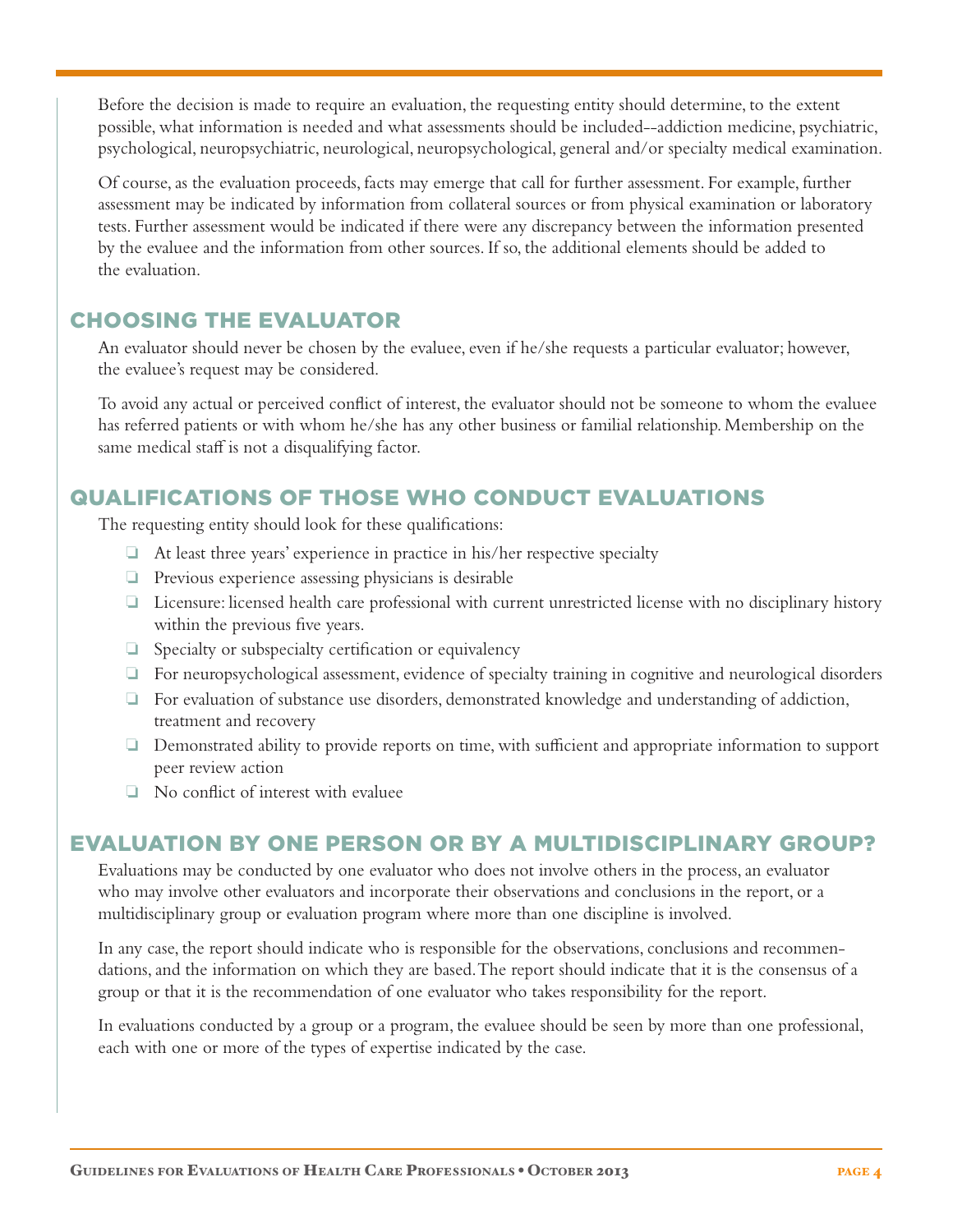Some recommend that more than one evaluator should be involved to guard against the potential for an evaluee to fool the evaluator, to present a convincing but false or incomplete picture, and thus receive an evaluation report that misses important diagnoses or information. When more than one evaluator is responsible for reviewing the information, interviewing and observing, the chances of that are reduced.

 Some addiction treatment programs specializing in treatment of health care professionals conduct evaluations as a service separate from treatment. There are advantages and possible disadvantages to obtaining evaluations for addiction in a center that conducts treatment. It may prove an advantage for the evaluee to have some exposure to a milieu in which others are actively pursuing treatment and recovery. Such exposure and experience may be very helpful to decrease shame and guilt and increase the willingness to be honest. In such a setting, the evaluee may become more accepting of the idea of entering treatment.

 When there is clear advance understanding and definition of the distinction between evaluation and treatment, it is considered appropriate for an evaluation that has been conducted by a treatment program to include a recommendation for referral to a treatment program and for the suggested programs to include the one that conducted the evaluation.

 Self-referral by an individual evaluator should be avoided; however there may be a circumstance in which resources are so limited that it must be considered. In such a situation, any conflict of interest could be counterbalanced by oversight of the referring entity.

### HOW SHOULD THE PROSPECTIVE EVALUEE BE NOTIFIED OF THE EVALUATION REQUEST? AND WHAT HAPPENS IF HE/SHE RESPONDS BY REFUSING TO BE EVALUATED?

 Once the requesting entity has determined that an evaluation is required, the requesting entity should notify the evaluee in writing (the notice letter) that an evaluation is being requested, describe the nature and scope of the evaluation, and provide an authorization form (or forms) for the evaluee to sign, authorizing disclosure and use of the evaluation information and report to/by the requesting entity and other designated individuals and bodies that will be involved in the decision-making process (a release).

 The requesting entity must have determined in advance how it will respond if the prospective evaluee does not agree to the evaluation and/or refuses to cooperate with all the steps required. What action will the requesting entity take? What sanctions will be put in place? The most common action is that the requesting entity reports the prospective evaluee's name and the situation (i.e., the refusal) to the entity within the medical staff or medical group responsible for taking action or making a recommendation to restrict practice or enforce disciplinary action. The notice letter should describe the potential range of consequences that may result if the prospective evaluee refuses to cooperate with the steps involved in the evaluation.

 The notice letter should further state that the evaluee authorizes the requesting entity to share with the evaluator whatever background information the requesting entity deems appropriate.

The notice letter should explain how the costs of the evaluation are to be allocated. (See below.)

 The notice letter should state who will receive copies of the report. Generally, the evaluee will receive a copy of the report, but the requesting entity may limit the scope or manner of disclosure of the report to the evaluee if that is warranted by the circumstances. Fairness to the evaluee requires that he/she be given a copy of the report unless exigent circumstances exist. In a situation where the evaluee is not to receive a copy of the report, the notice letter should explain that limitation and the reasons for it.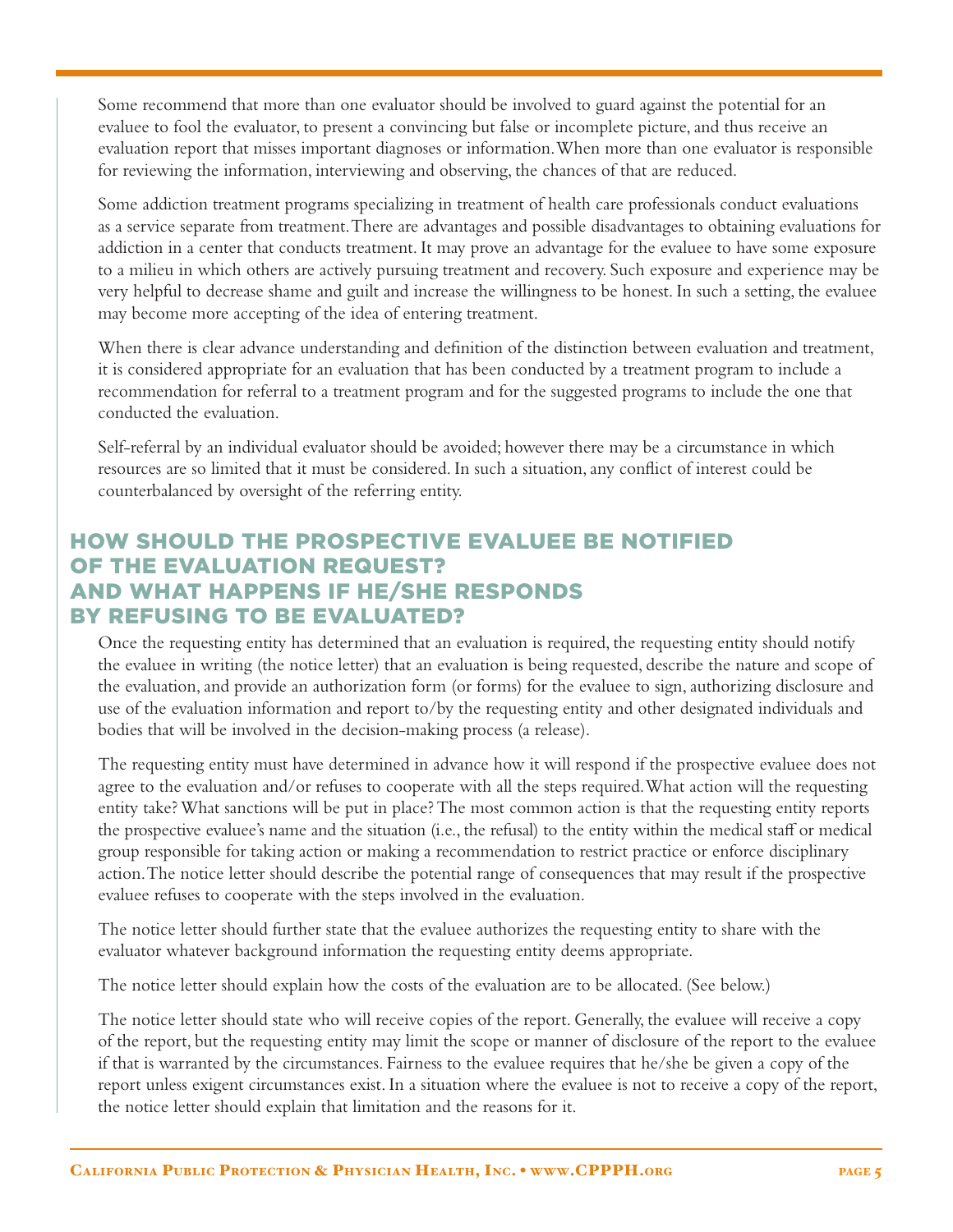The evaluee should be required to sign and return a copy of the notice letter to the requesting entity, along with the release(s).

 If, after receiving notice, the prospective evaluee communicates refusal to be evaluated, or refuses to execute the necessary release(s) and/or other documentation, or refuses to pay costs allocated to him/her, the requesting entity should initiate the consequences described in the notice letter.

### WHO PAYS FOR THE EVALUATION AND THE REPORT?

 A determination of who pays the costs of the evaluation must be made in advance. There is no one recommended way to handle costs. Appropriate choices include payment being the responsibility of the evaluee, the responsibility of the requesting entity, or a shared responsibility. As noted above, the notice letter to the evaluee should state how the costs will be allocated.

### WHO RECEIVES THE REPORT? WHO SEES COPIES? WHERE IS IT KEPT?

 The requesting entity should require that the report, regardless of who paid for the evaluation, be made available to it. As noted above, the requesting entity should require the necessary release(s) from the evaluee at the outset.

 If the evaluator later communicates that he/she cannot provide a copy of the report, it should be assumed that the evaluee rescinded the release. In such a situation, the requesting entity should proceed as though the evaluee refused to cooperate initially: any sanctions described in the notice as possible consequences of refusing the request for an evaluation should be imposed unless and until a release is signed and the full report is available to the requesting entity.

 As noted above, the evaluee receives a copy of the report unless there is an important reason why he/she should not. Fairness to the evaluee requires that he/she be given a copy of the report unless exigent circumstances exist. If such circumstances are present, the requesting entity may limit the scope or manner of disclosure of the report to the evaluee and explain the limitations in the notice letter.

 Note that it may be inappropriate for the evaluee to review copies of reports that include sophisticated psychological and neuropsychological testing without expert assistance, as these reports can be easily misinterpreted.

 The report is kept in the requesting entity's confidential files. The report constitutes a peer review record and should be handled accordingly.

### INFORMATION TO BE PROVIDED IN ADVANCE TO THE EVALUATOR

 The requesting entity should have the written consent of the evaluee to communicate the following information, in advance, to the evaluator: the reason the evaluation is needed; information about all relevant medical treatment and/or permission for the evaluator to speak to the treating clinician; any disciplinary actions by the hospital, medical group or any Board; the records of any complaints; reports of drug or alcohol tests; previous evaluations made; other relevant records. If the requesting entity will provide medical information about the evaluee to the evaluator, the notice should include forms for the evaluee to authorize the treating practitioner(s) to disclose those records to the requesting entity and other decision-makers such as the MEC, and to the evaluator. The evaluator's report should refer to or cite the information provided.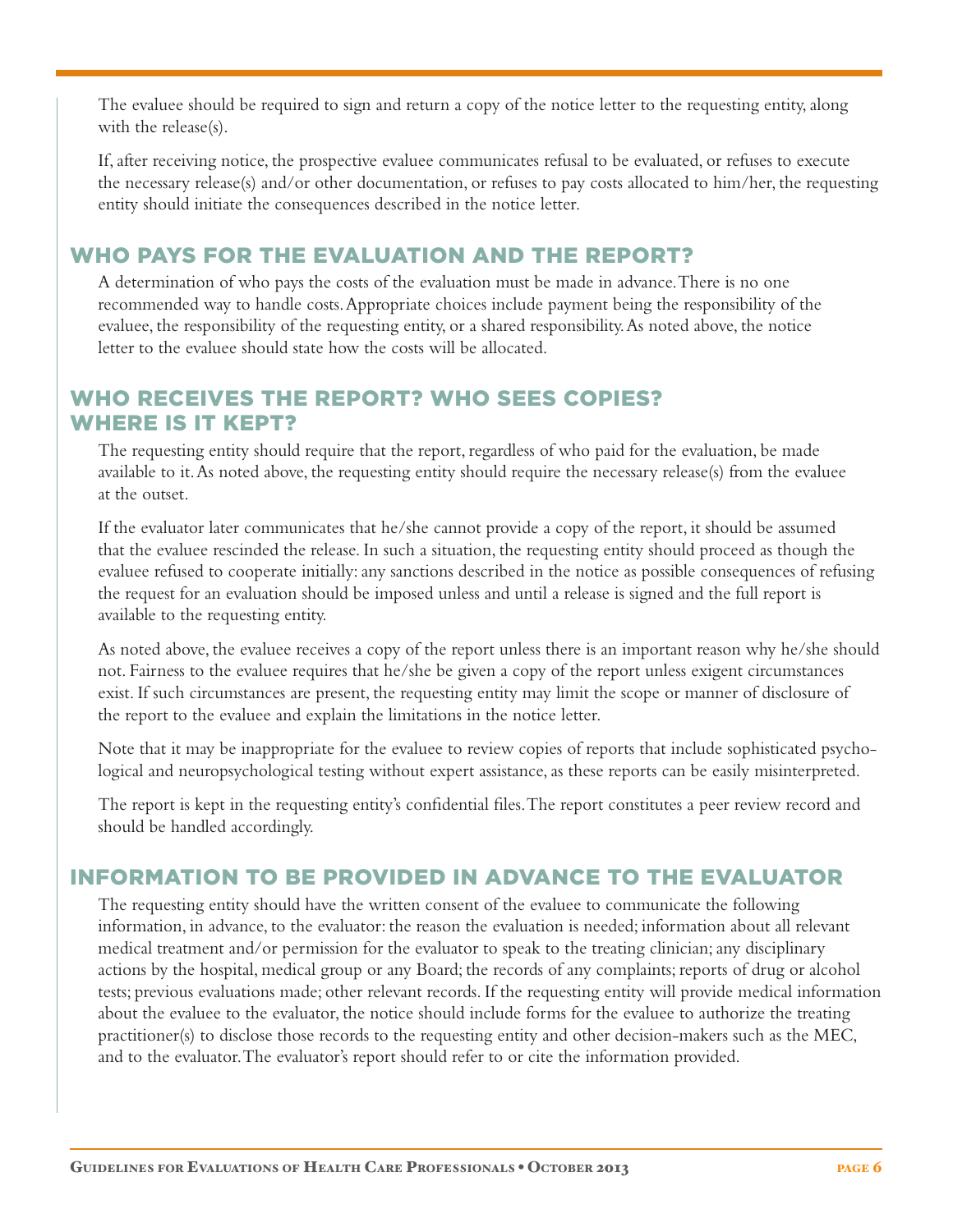In addition, the requesting entity should provide the following information in advance to the evaluator:

- $\Box$  A list of and general description of the evaluee's current duties, roles and functions
- $\Box$  The circumstances leading to the request for the evaluation
	- a. Is/are there a particular behavior(s) identified in the concern?
	- b. Is/are there a particular drug or drugs identified in the concern?
- $\Box$  Prior circumstances/history/observed behavior/expressed concerns/ response to interventions
- $\Box$  Recent or current treatment
- $\Box$  How the report's information and recommendations will be used
- $\Box$  Who retains the evaluation report and whether the evaluee has access to the report
- $\Box$  Any specifics that the requesting entity wants to have included or described in the report such as:
	- a. The diagnosis, if any
	- b. A discussion of the evaluee's level of understanding and acceptance of the diagnosis, if there is one, and the evaluator's recommendations
	- c. An assessment of the evaluee's readiness for change
- $\Box$  Specific questions or issues concerning which the requesting entity wants the evaluator to make recommendations (An example is whether there are any limitations on working hours or conditions recommended related to the diagnosis.)

 As noted above, the evaluee should have signed legally sufficient releases authorizing the evaluator and the requesting entity to disclose and exchange information without exceptions.

 The information provided to the evaluator in advance should clearly state who is responsible for payment of the evaluator's fee(s) and any related tests. The evaluee should have been informed, and should have agreed, prior to the consultation by signing and returning the notice letter.

 Unless what is being requested is a screening evaluation, the evaluator should be asked to prepare final conclusions and recommendations that will provide the information necessary for the requesting entity and others involved in the decision-making process to make decisions and take action in a timely way.

 The evaluators should be informed in advance that, if possible, they should obtain whatever testing is needed to render an opinion and that their opinion and recommendations should be final and complete. It is not optimal for the report of the evaluation to recommend further testing. It is preferable that the evaluators obtain and conduct whatever testing, interviews of others (collateral sources of information), or additional elements are necessary to render a complete and final opinion. For example, if a screening neuropsychiatric examination indicates some cognitive impairment and a full course of neuropsychiatric testing and/or neurological evaluation is therefore needed, it should be conducted. Any neurological testing should employ objective and empirically supported instruments, and the instruments used should be named in the report.

 Examples of other elements that might be indicated are assessments of chronic pain, evaluation for sexual disorder, testing for Attention Deficit Disorder, specialized phobia evaluation, gambling assessment, eating disorder assessment.

 If the evaluator involves other professionals to conduct parts of the evaluation, those chosen should have the same qualifications as are listed in the section above "Qualifications of those who conduct evaluations."

 If such additional testing was not foreseen when the arrangements for the evaluation were made, it will result in higher costs than originally anticipated.

 If an opinion cannot be reached after all procedures are conducted, the report should state that, with an explanation of what factors prevented the evaluator from reaching a final conclusion and recommendation.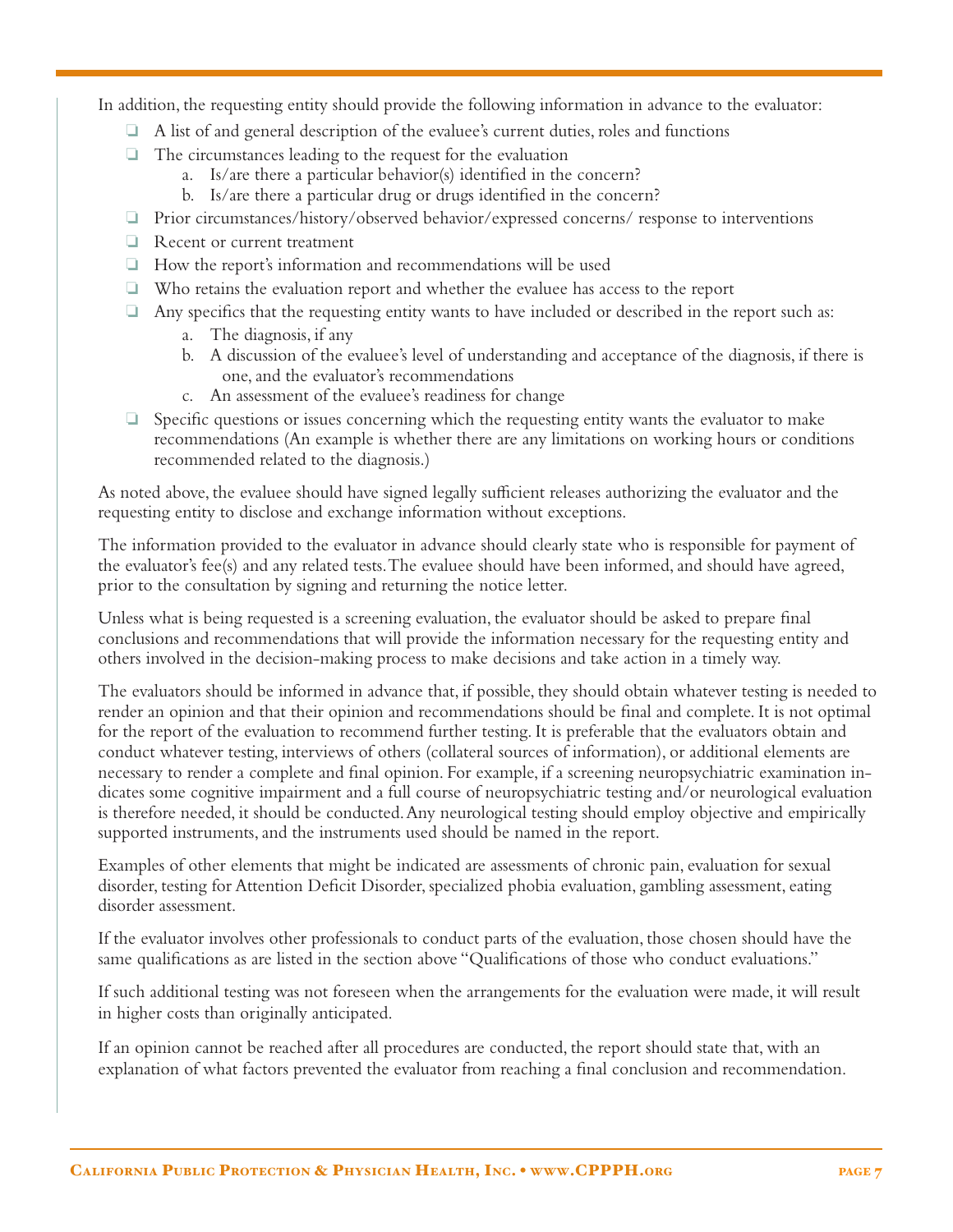#### INFORMED CONSENT AND THE EVALUATOR–EVALUEE RELATIONSHIP

 As part of the information given to the evaluee before obtaining his/her informed consent to the evaluation, the evaluator should clarify the nature of the relationship and how it differs from the traditional physicianpatient relationship.

 The evaluee should be informed and should understand that the evaluation is separate from treatment. The relationship between evaluator and evaluee is a limited doctor-patient relationship. The evaluee should understand that the evaluator complies with the same principles and responsibilities of a doctor-patient relationship (objectivity, honesty, disclosure of perceived conflicts of interest, disclose findings, the obligation to do no harm, etc.), but will not, during the course of the evaluation, provide medical care/services for the evaluee.

 The evaluator should make certain that all parties involved are aware of who is the client (the requesting entity) and who is responsible for payment for the evaluation.

 The evaluator should notify the evaluee that the evaluator's assessment, opinions, and recommendations are derived from a neutral and independent perspective and not influenced or prejudiced by the requesting entity.

The evaluee should be informed of the following elements:

- $\Box$  the evaluation is separate from treatment, but the results of the evaluation may be used for treatment purposes
- $\Box$  the purpose of the evaluation is to provide a diagnosis/opinion/assessment/recommendations regarding the evaluee's condition
- $\Box$  the information from the evaluation, with the evaluee's consent, will be reported to the requesting entity (identified in the informed consent document and releases)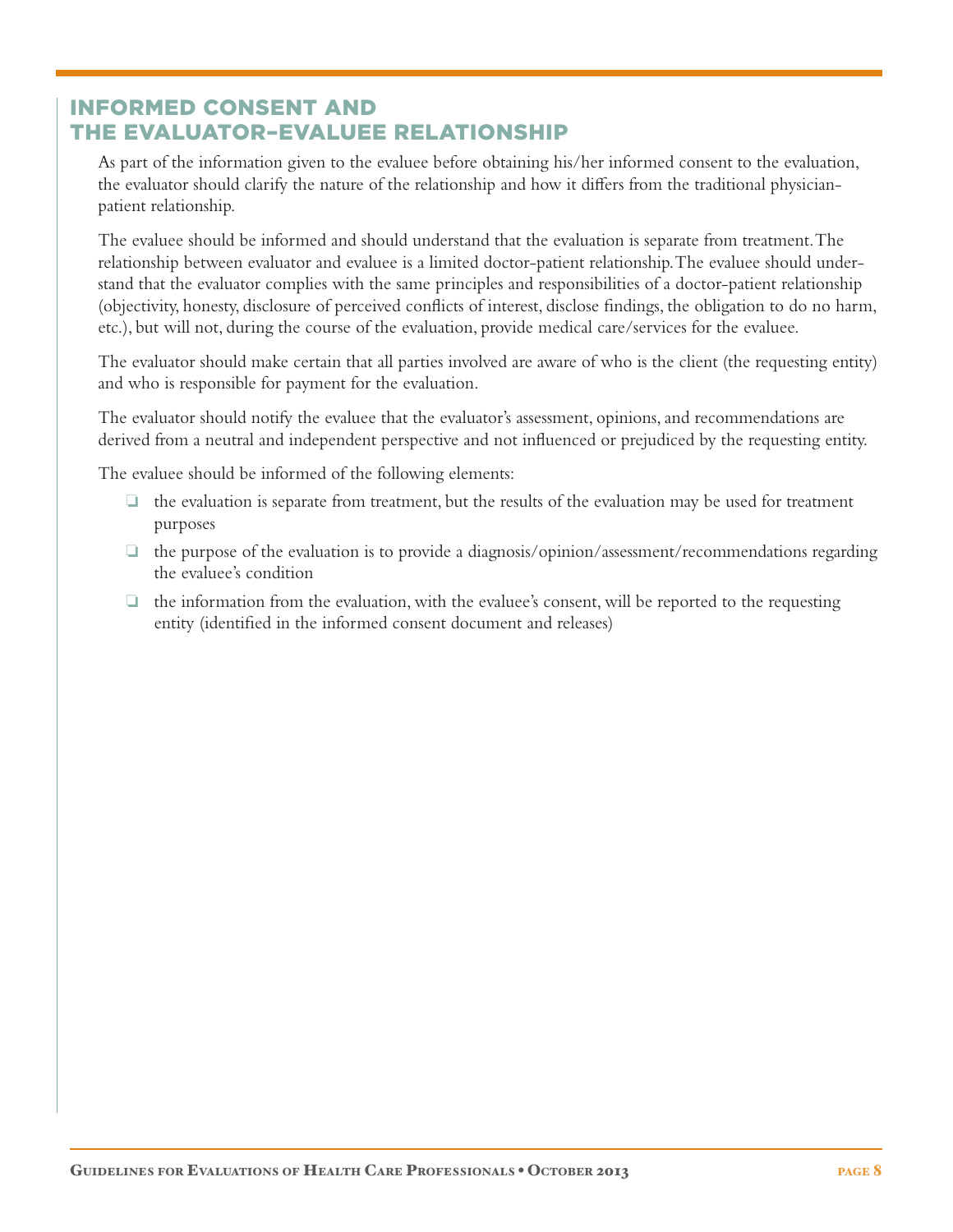| 1.  | The names of all evaluators who contributed to the evaluation                                                                                                                                                                                                                                                                                                                                                                                                                                              |
|-----|------------------------------------------------------------------------------------------------------------------------------------------------------------------------------------------------------------------------------------------------------------------------------------------------------------------------------------------------------------------------------------------------------------------------------------------------------------------------------------------------------------|
| 2.  | All sources of information the evaluator(s) used                                                                                                                                                                                                                                                                                                                                                                                                                                                           |
| 3.  | How many times each evaluator met with the evaluee; and the dates, location(s) and setting(s) of<br>those meetings                                                                                                                                                                                                                                                                                                                                                                                         |
| 4.  | How much time each evaluator spent in face-to-face interviews with the evaluee                                                                                                                                                                                                                                                                                                                                                                                                                             |
| 5.  | All family members, significant others, clinicians currently providing services to the evaluee, or<br>others with whom interviews were conducted (with dates for those interviews) for the purpose of<br>confirming the information with collateral sources and/or learning the concerns of family members<br>These contacts may require separate releases.<br>Note that an evaluation conducted without information from the collateral sources appropriate to<br>the situation is considered incomplete. |
| 6.  | Dates, location(s) and setting(s) of all sessions                                                                                                                                                                                                                                                                                                                                                                                                                                                          |
| 7.  | The evaluator's opinion on whether there are discrepancies between the information provided by<br>the requesting entity and the information provided by the evaluee                                                                                                                                                                                                                                                                                                                                        |
| 8.  | The evaluee's general medical history, including, but not limited to:<br>complete history of present illness (if any)<br>i)<br>family history<br>ii)<br>a review of all medications<br>iii)<br>iv) detailed drug/alcohol use history<br>detailed history of pain (acute and chronic)<br>V)                                                                                                                                                                                                                 |
| 9.  | Results of drug/alcohol tests if they were performed as part of the evaluation                                                                                                                                                                                                                                                                                                                                                                                                                             |
| 10. | Findings from a focused physical examination, if indicated                                                                                                                                                                                                                                                                                                                                                                                                                                                 |
| 11. | List of, and results of psychological, psychometric tests utilized                                                                                                                                                                                                                                                                                                                                                                                                                                         |
| 12. | Psychosocial history, including developmental history, trauma history, and Adverse Childhood<br>Experiences (ACE)                                                                                                                                                                                                                                                                                                                                                                                          |
| 13. | Employment history, including history of any problems/disciplinary actions.                                                                                                                                                                                                                                                                                                                                                                                                                                |
| 14. | Relationship history, including duration and quality of relationships, marriage/divorce, children, etc.                                                                                                                                                                                                                                                                                                                                                                                                    |
| 15. | Financial history including present state of affairs, any history of bankruptcy, etc.                                                                                                                                                                                                                                                                                                                                                                                                                      |
| 16. | Current living situation (e.g., living alone, roommate, cohabitating, etc.)                                                                                                                                                                                                                                                                                                                                                                                                                                |
| 17. | Legal history: DUI, domestic violence, restraining orders, bankruptcy, etc.                                                                                                                                                                                                                                                                                                                                                                                                                                |
| 18. | Basic mental status exam-a cognitive screening tool used to rule out neurocognitive problems                                                                                                                                                                                                                                                                                                                                                                                                               |
| 19. | History of counseling, therapy, marital/couples counseling                                                                                                                                                                                                                                                                                                                                                                                                                                                 |

## CONTENTS OF THE EVALUATION REPORT

The report should note that the evaluator has considered each of these elements and has included those relevant to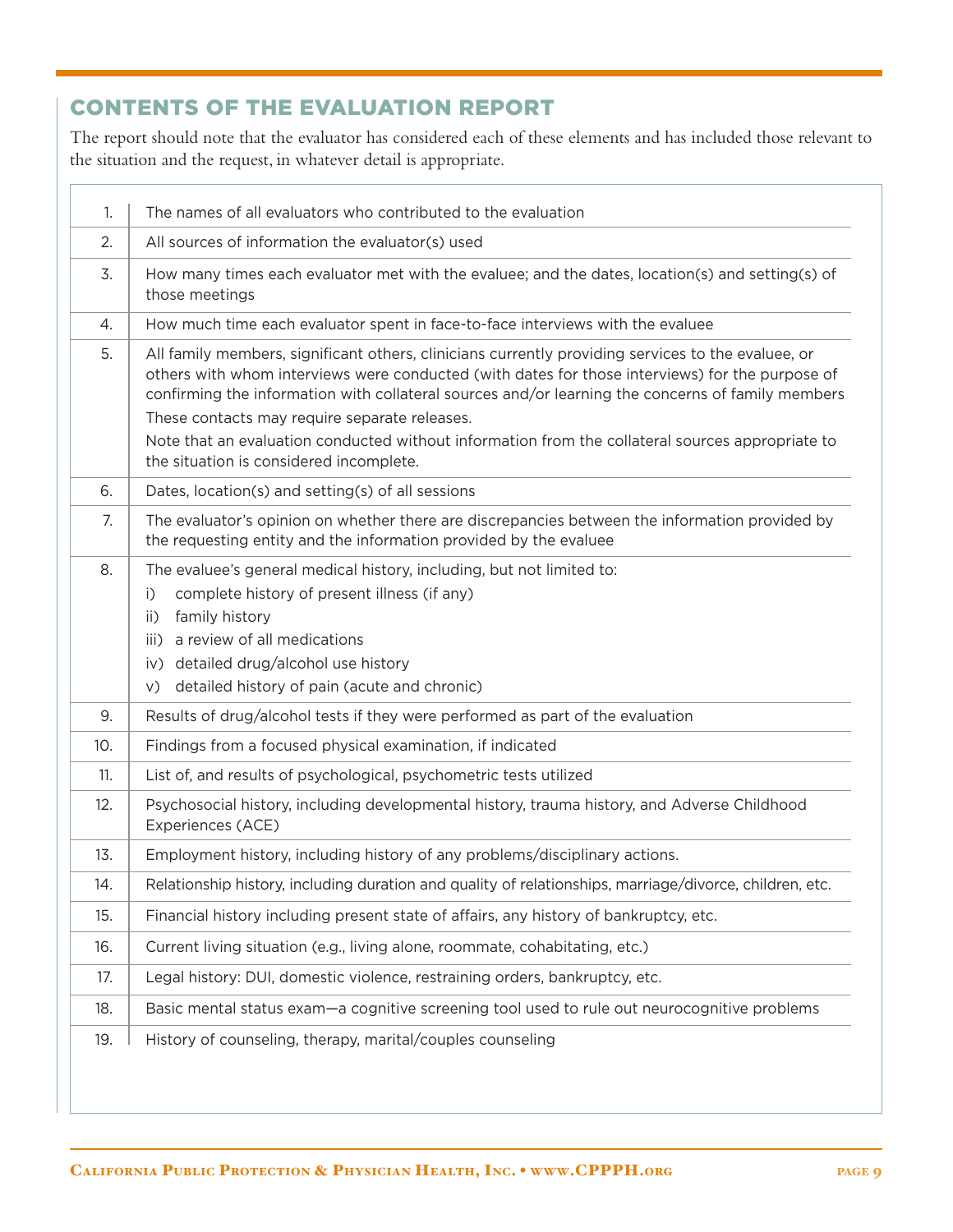| 20. | General psychiatric history (e.g., is the evaluee under psychiatric care? Taking medications?<br>Ever hospitalized?)<br>Family psychiatric history                                                                                                                                                                                                                                                                                                                                                                                                                                                       |
|-----|----------------------------------------------------------------------------------------------------------------------------------------------------------------------------------------------------------------------------------------------------------------------------------------------------------------------------------------------------------------------------------------------------------------------------------------------------------------------------------------------------------------------------------------------------------------------------------------------------------|
|     | (Note: Unless there is a request for, or an indicated need for, a complete psychiatric evaluation,<br>a general psychiatric history performed by a non-psychiatrist is sufficient. If a complete psychiatric<br>evaluation is indicated, it should be made by a qualified psychiatrist.)                                                                                                                                                                                                                                                                                                                 |
| 21. | Diagnosis (which may include 5 axis DSM terminology) or conclusions with the specific information,<br>including the instruments used to support that diagnosis or conclusions                                                                                                                                                                                                                                                                                                                                                                                                                            |
| 22. | Assessment of the evaluee's insight into his/her problems; does the evaluee accept the diagnosis?                                                                                                                                                                                                                                                                                                                                                                                                                                                                                                        |
| 23. | Assessment of the evaluee's personal safety as well as the safety of those around him/her: the risk<br>of self harm or harm to others                                                                                                                                                                                                                                                                                                                                                                                                                                                                    |
| 24. | Assessment of the evaluee's readiness for change, or amenability to treatment                                                                                                                                                                                                                                                                                                                                                                                                                                                                                                                            |
| 25. | Description of the evaluator's sense of what will be relapse risk factors for the evaluee                                                                                                                                                                                                                                                                                                                                                                                                                                                                                                                |
| 26. | Description of the evaluator's sense of what will be positive support factors or systems for the evaluee                                                                                                                                                                                                                                                                                                                                                                                                                                                                                                 |
| 27. | Recommendations, with notes indicating the findings that support them                                                                                                                                                                                                                                                                                                                                                                                                                                                                                                                                    |
| 28. | Is treatment indicated?<br>If treatment is indicated, include<br>• What are the treatment goals?<br>• What kind(s) of treatment are indicated?<br>Treatment for alcoholism/dependence<br>Medication<br>Psychotherapy/counseling<br>Behavioral counseling<br>Other<br>For each kind of treatment, what level of intensity is indicated at this time, with reference to<br>$\bullet$<br>ASAM Patient Placement Criteria if the recommended treatment if for substance use disorders<br>• What measures and criteria will indicate whether the evaluee is making progress toward the goals<br>of treatment? |
| 29. | Response to each question posed by the requesting entity                                                                                                                                                                                                                                                                                                                                                                                                                                                                                                                                                 |
| 30. | Is continuing monitoring or further assessment or evaluation indicated to address the initiating<br>concern? If so, specify what monitoring elements and give a recommended schedule.                                                                                                                                                                                                                                                                                                                                                                                                                    |
| 31. | What monitoring elements are needed to gather the information that will indicate if the evaluee is<br>making progress toward the goals of treatment or other intervention to address the initiating<br>concern?                                                                                                                                                                                                                                                                                                                                                                                          |
| 32. | What monitoring elements are needed to determine if the evaluee is safe to return to or continue work?                                                                                                                                                                                                                                                                                                                                                                                                                                                                                                   |
| 33. | Are other steps indicated? If yes, specify.                                                                                                                                                                                                                                                                                                                                                                                                                                                                                                                                                              |